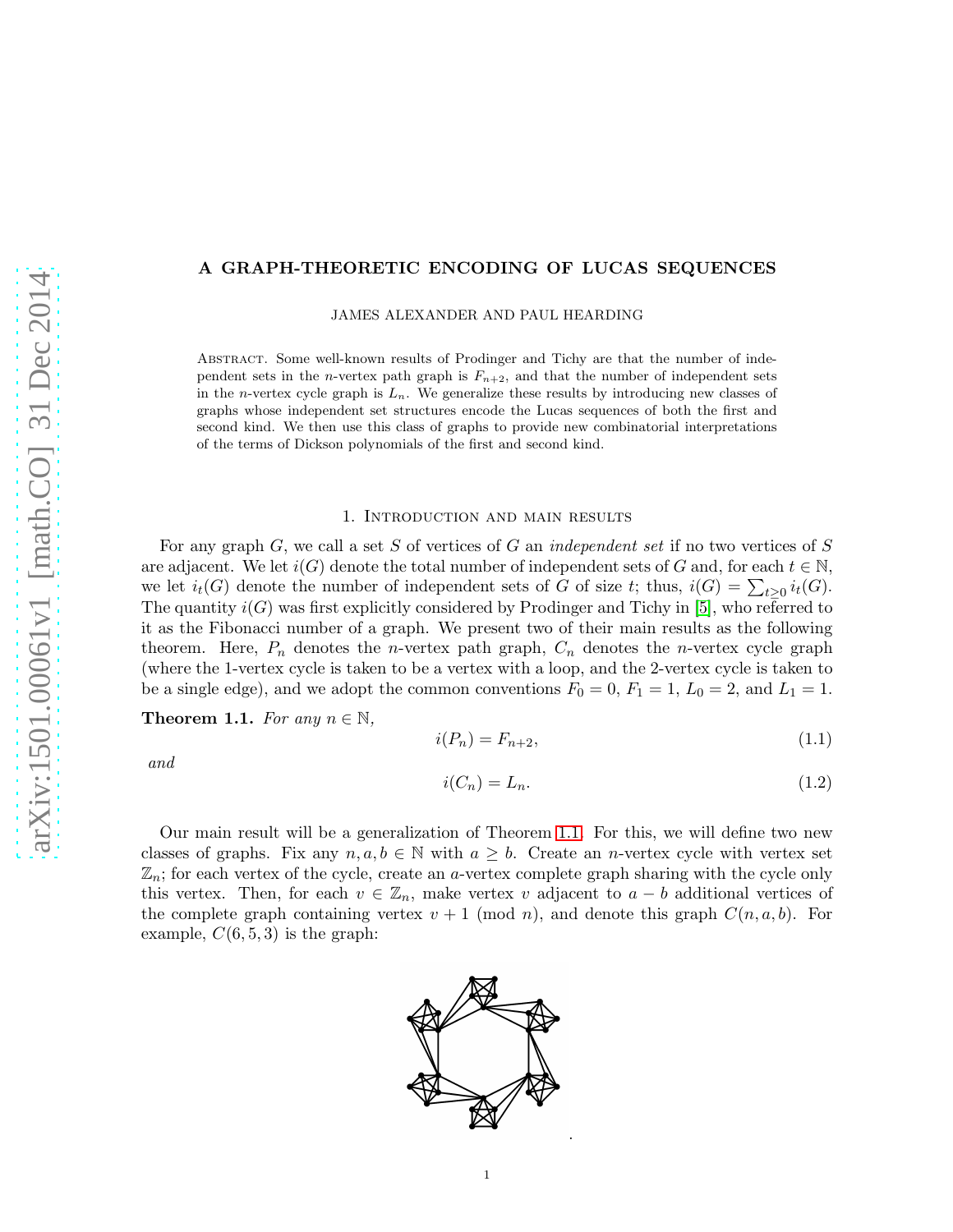We refer to this class of graphs, over all valid  $n, a, b \in \mathbb{N}$ , as *chainsaw graphs*. When referring to a particular chainsaw graph  $C(n, a, b)$ , we call the *n* vertices lying on the inner cycle its chain vertices, and we call the set of remaining vertices its blade vertices. This will serve as our generalization of  $C_n$ , as we will soon see. We generalize the path graph to a graph which we denote  $P(n, a, b)$  by considering  $C(n + 1, a, b)$  and removing one of the chain vertices (e.g., vertex 0) and all edges adjacent to it. We call these graphs broken chainsaws, and refer to the vertices similarly as chain and blade vertices.

With these definitions in place, we now state our generalization of Theorem [1.1.](#page-0-0) As is common, we let  $U_n(a, b)$  and  $V_n(a, b)$  denote the Lucas sequences of the first and second kind, respectively. That is, we let  $U_0(a, b) = 0$ ,  $U_1(a, b) = 1$ , and  $U_n(a, b) = aU_{n-1}(a, b) - bU_{n-2}(a, b)$ for  $n > 1$  (so that  $U_n(1, -1)$ ) are the Fibonacci numbers); we let  $V_0(a, b) = 2$ ,  $V_1(a, b) = a$ , and  $V_n(a, b) = aV_{n-1}(a, b) - bV_{n-2}(a, b)$  for  $n > 1$  (so that  $V_n(1, -1)$ ) are the Lucas numbers).

<span id="page-1-1"></span>**Theorem 1.2.** For any  $n, a, b \in \mathbb{N}$  satisfying  $a \geq b$ , we have that

<span id="page-1-4"></span>
$$
i(P(n, a, b)) = U_{n+2}(a, -b),
$$
\n(1.3)

and that

<span id="page-1-5"></span>
$$
i(C(n, a, b)) = V_n(a, -b).
$$
\n(1.4)

We prove this Theorem in Section [2](#page-1-0) while discussing some relationships between Dickson polynomials and Lucas sequences and providing some graph-theoretic interpretations of these well-studied objects. We note that Theorem [1.1](#page-0-0) is the special case of Theorem [1.2](#page-1-1) when  $a = b = 1.$ 

### <span id="page-1-0"></span>2. Relationships to Dickson polynomials and a proof of Theorem [1.2](#page-1-1)

In this section we examine the relationship between Dickson Polynomials and Lucas sequences and discuss some results which will be crucial to proving Theorem [1.2.](#page-1-1) In the process, we provide new graph-theoretic interpretations of Lucas sequences and Dickson polynomials. As is common, we use  $D_n(X, Y)$  and  $E_n(X, Y)$  to denote Dickson polynomials of the first and second kind, respectively. That is, we let

<span id="page-1-2"></span>
$$
D_n(X,Y) := \sum_{t=0}^{\lfloor n/2 \rfloor} \frac{n}{n-t} \binom{n-t}{t} (-Y)^t X^{n-2t},\tag{2.1}
$$

and

<span id="page-1-3"></span>
$$
E_n(X,Y) := \sum_{t=0}^{\lfloor n/2 \rfloor} \binom{n-t}{t} (-Y)^t X^{n-2t}.
$$
 (2.2)

We start with the following result which is known in finite field theory. See, for example, [\[2\]](#page-2-1), [\[3\]](#page-2-2), or [\[4\]](#page-2-3) for more on this result. For more information on Dickson polynomials in general, see [\[4\]](#page-2-3).

**Theorem 2.1.** For any  $n \in \mathbb{N}$  and  $a, b \in \mathbb{Z}$ ,

$$
D_n(a, b) = V_n(a, -b),
$$
\n(2.3)

and

$$
E_n(a,b) = U_{n+1}(a,-b).
$$
\n(2.4)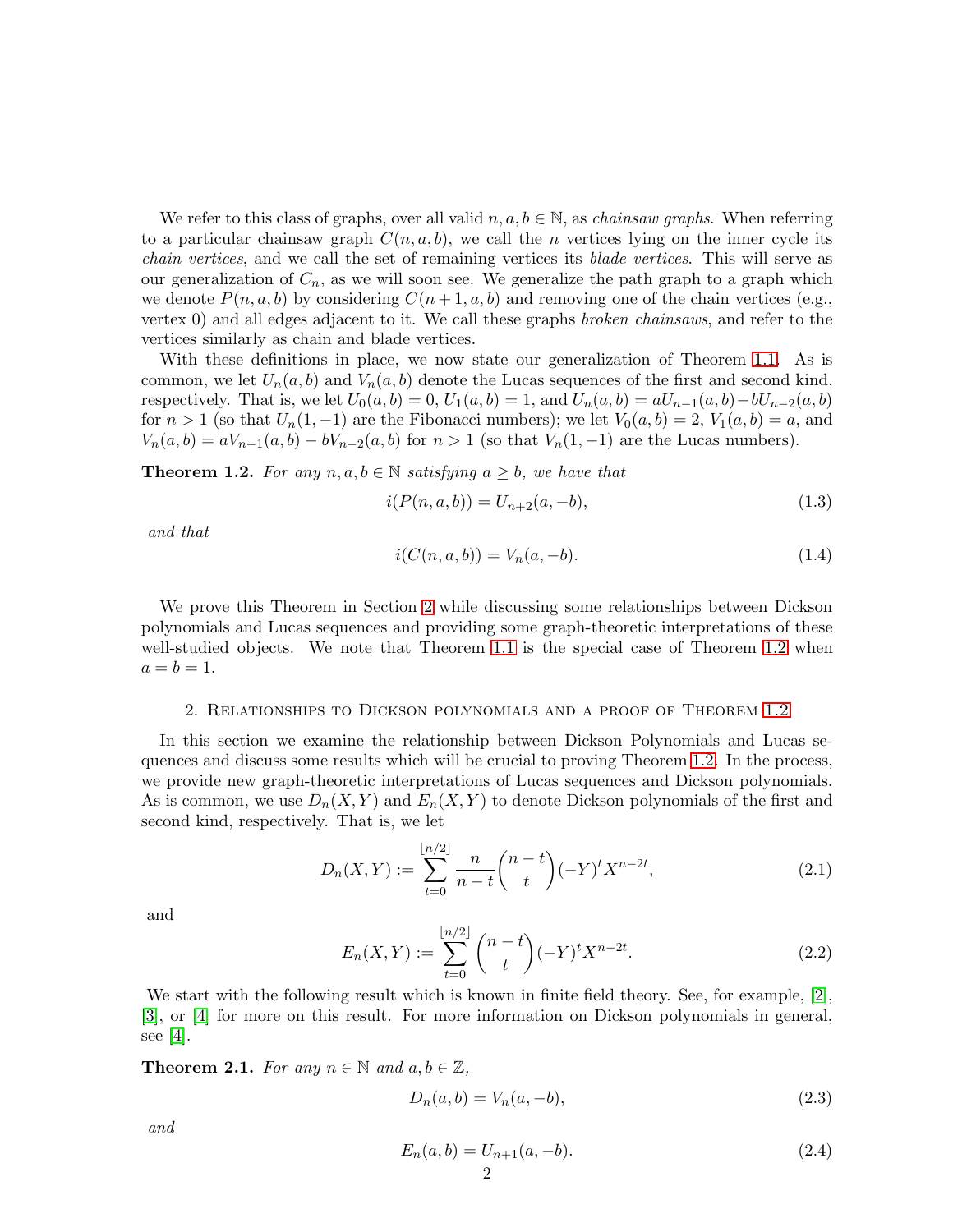We will prove Theorem [1.2](#page-1-1) by showing that the  $t^{\text{th}}$  term of  $(2.1)$  and the  $t^{\text{th}}$  term of  $(2.2)$  can be graph-theoretically interpreted as the number of independent sets in the chainsaw graph  $C(n, a, b)$  and the broken chainsaw graph  $P(n, a, b)$ , respectively, which contain exactly t chain vertices. For this, we will need the following result, which is well known in graph theory, and is not difficult to prove. See, for example, [\[1\]](#page-2-4).

**Lemma 2.2.** For any  $n \in \mathbb{N}$  and  $t \in \mathbb{N}_0$ , we have

<span id="page-2-5"></span>
$$
i_t(P_n) = \binom{n-t+1}{t},\tag{2.5}
$$

and we also have

<span id="page-2-7"></span>
$$
i_t(C_n) = \frac{n}{n-t} \binom{n-t}{t}.
$$
\n(2.6)

With this in place, we are now ready to proceed to the proof of Theorem [1.2.](#page-1-1)

*Proof of Theorem [1.2.](#page-1-1)* Fix  $n, a, b \in \mathbb{N}$  so that  $a \geq b$ . As previously discussed, it follows from  $(2.2)$  and  $(2.5)$  that  $(1.3)$  holds if the number of independent sets in  $P(n, a, b)$  which contain exactly t chain vertices for  $t \in \mathbb{N}_0$  is given by

<span id="page-2-6"></span>
$$
i_t(P_n)b^t a^{n-2t+1}.\tag{2.7}
$$

First, note that the number of ways to choose t independent chain vertices in  $P(n, a, b)$ , by definition, is  $i_t(P_n)$ . Then, once t independent chain vertices are chosen, there are t sets of  $b-1$ blade vertices and  $n - 2t + 1$  sets of  $a - 1$  blade vertices with which they share no adjacencies, so [\(2.7\)](#page-2-6) holds. A similar argument shows that the number of independent sets in  $C(n, a, b)$ which contain exactly t chain vertices for  $t \in \mathbb{N}_0$  is given by

$$
i_t(C_n)b^t a^{n-2t},\tag{2.8}
$$

and thus, by  $(2.1)$  and  $(2.6)$ , we have  $(1.4)$ .

A graph-theoretic interpretation of the Lucas Sequence is now established by Theorem [1.2,](#page-1-1) and from its proof emerges a graph-theoretic interpretation of the terms of the Dickson polynomial.

## 3. Acknowledgments

We would like to thank Professor Robert Coulter for bringing our attention to the connection between Lucas Sequences and Dickson polynomials, which led to a much shorter proof of our main result. We also thank both him and Professor Felix Lazebnik for their suggestions on the preliminary draft of this note. Finally, we thank the referee for carefully reviewing this note, and for catching a crucial indexing error.

#### **REFERENCES**

- <span id="page-2-4"></span>[1] G. Hopkins and W. Staton, Some identities arising from the Fibonacci numbers of certain graphs, The Fibonacci Quarterly, 22 (1984), 255–258.
- <span id="page-2-2"></span><span id="page-2-1"></span>[2] C. Kimberling, *Divisibility properties of recurrent sequences*, The Fibonacci Quarterly, 14 (1976), 369–376.
- [3] C. Kimberling, Greatest common divisors of sums and differences of Fibonacci, Lucas, and Chebyshev polynomials, The Fibonacci Quarterly, 17 (1979), 18–22.
- <span id="page-2-3"></span>[4] R. Lidl, G. L. Mullen and R. Turnwald, *Dickson Polynomials*, Pitman Monographs and Surveys in Pure and Applied Mathematics, 1965
- <span id="page-2-0"></span>[5] H. Prodinger and R. Tichy, Fibonacci numbers of graphs, The Fibonacci Quarterly, 20 (1982), 16–21.